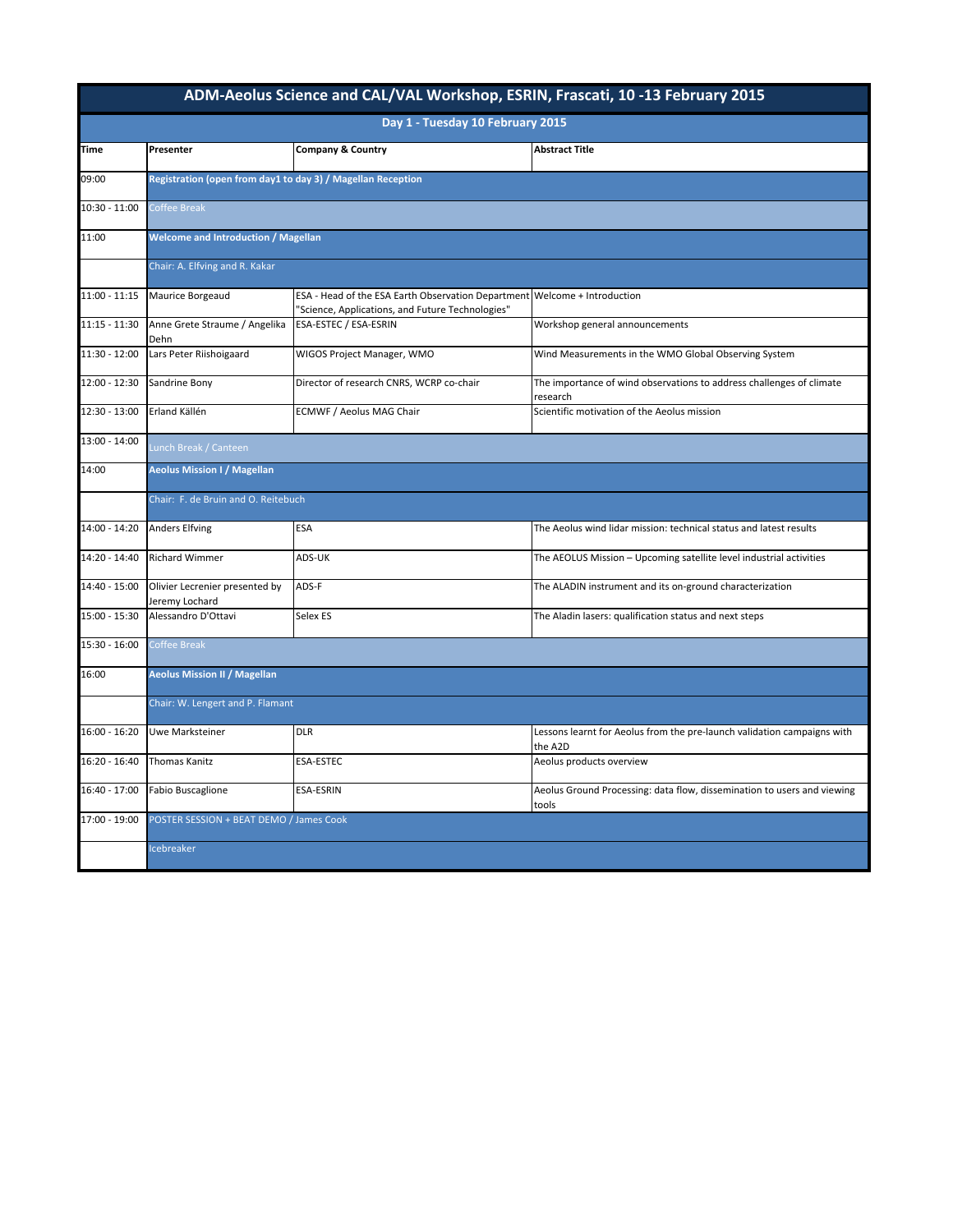| Day 2 - Wednesday 11 February 2015 |                                                                                                  |                                                                |                                                                                                                                  |  |  |  |
|------------------------------------|--------------------------------------------------------------------------------------------------|----------------------------------------------------------------|----------------------------------------------------------------------------------------------------------------------------------|--|--|--|
|                                    | Presenter                                                                                        | <b>Company &amp; Country</b>                                   | <b>Abstract title</b>                                                                                                            |  |  |  |
| 09:00                              | Aeolus products, processing, data quality and scientific and operational exploitation / Magellan |                                                                |                                                                                                                                  |  |  |  |
|                                    | Chairs: F. de Bruin                                                                              |                                                                |                                                                                                                                  |  |  |  |
| 09:00 - 09:30                      | Angela Benedetti                                                                                 | <b>ECMWF</b>                                                   | Assimilation of lidar data for atmospheric composition                                                                           |  |  |  |
| 09:30                              | Aeolus L1 product and calibration / Magellan                                                     |                                                                |                                                                                                                                  |  |  |  |
|                                    | Chairs: F. de Bruin                                                                              |                                                                |                                                                                                                                  |  |  |  |
| $9:30 - 9:50$                      | Oliver Reitebuch                                                                                 | <b>DLR</b>                                                     | Algorithm Baseline for Aeolus L1 Product and Calibration                                                                         |  |  |  |
| $9:50 - 10:10$                     | Alain Dabas                                                                                      | Met France                                                     | Calibration processors of AEOLUS                                                                                                 |  |  |  |
| 10:10 - 10:30                      | Jeremie Lochard                                                                                  | ADS-F                                                          | Aladin - correction of the major contributors to the unknown bias                                                                |  |  |  |
| 10:30 - 11:00                      | Coffee Break                                                                                     |                                                                |                                                                                                                                  |  |  |  |
| 11:00                              | Wind session / Magellan<br>Chairs: H. Schyberg and A.G. Straume                                  |                                                                |                                                                                                                                  |  |  |  |
|                                    |                                                                                                  |                                                                |                                                                                                                                  |  |  |  |
| 11:00 - 11:30                      | Ad Stoffelen                                                                                     | KNMI                                                           | Optimisation of Aeolus Spatial and Temporal Sampling                                                                             |  |  |  |
| 11:30 - 11:50                      | Jos de Kloe                                                                                      | KNMI                                                           | L2B wind processor, algorithms inputs and results                                                                                |  |  |  |
| 11:50 - 12:20                      | <b>Michael Rennie</b>                                                                            | <b>ECMWF</b>                                                   | Aeolus related activities at ECMWF and simulation studies                                                                        |  |  |  |
| 12:20 - 12:40                      | Andreas Schaefler                                                                                | <b>DLR</b>                                                     | Characterizing the role of diabatic processes for the modification of mid-<br>latitude Rossby waves and Jetstream winds          |  |  |  |
| 12:40 - 13:00                      | Nedjeljka Zagar                                                                                  | University of Ljubljana, Faculty of Mathematics and<br>Physics | Assimilation and expected impact of Aeolus data in a mesoscale data<br>assimilation system                                       |  |  |  |
| 13:00 - 14:00                      | Lunch Break                                                                                      |                                                                |                                                                                                                                  |  |  |  |
| 14:00                              | Wind session (cont) / Magellan                                                                   |                                                                |                                                                                                                                  |  |  |  |
|                                    |                                                                                                  | Chairs: A. Stoffelen and A. Dehn                               |                                                                                                                                  |  |  |  |
| 14:00 - 14:20                      | <b>Martin Dameris</b>                                                                            | <b>DLR</b>                                                     | Impact of Wind Changes in the Upper Troposphere Lower Stratosphere on<br><b>Tropical Ozone</b>                                   |  |  |  |
| 14:20 - 14:40                      | Iliana Genkova                                                                                   | <b>IMLS</b>                                                    | Investigating the complementary nature of satellite atmospheric motion<br>vectors and Doppler lidar winds                        |  |  |  |
| 14:40 - 15:00                      | Albert Hertzog                                                                                   | CNRS                                                           | The 2010 balloon experiment in the equatorial lower stratosphere and<br>validation of the dynamics in ECMWF operational analyses |  |  |  |
| 15:00                              | Aerosol and cloud session / Magellan                                                             |                                                                |                                                                                                                                  |  |  |  |
|                                    | Chair: A. Benedetti and T. Kanitz                                                                |                                                                |                                                                                                                                  |  |  |  |
| 15:00 - 15:30                      | David Winker                                                                                     | <b>NASA</b>                                                    | CALIPSO lessons learned: Aerosol retrieval aspects, CAL/VAL, and scientific<br>applications                                      |  |  |  |
| 15:30 - 16:00                      | Coffee Break / Magellan reception                                                                |                                                                |                                                                                                                                  |  |  |  |
| 16:00                              | Aerosol and cloud session (cont.) / Magellan                                                     |                                                                |                                                                                                                                  |  |  |  |
| 16:00 - 16:20                      | Pauline Martinet                                                                                 | CNRM/GAME, Météo France & CNRS                                 | ADM-Aeolus aerosol products                                                                                                      |  |  |  |
| 16:20 - 16:40                      | Vassilis Amiridis                                                                                | <b>NOA</b>                                                     | The potential of ADM-Aeolus for filling the CALIPSO-EarthCARE climate<br>record gap through LIVAS                                |  |  |  |
| 16:40 - 17:00                      | Jaques Pelon; presented by<br>Didier Bruneau                                                     | IPSL                                                           | Aerosol and cirrus cloud sensing with the UV HSRL LNG instrument : results<br>from 2014 field campaign                           |  |  |  |
| 17:00 - 22:00                      | <b>Social Event</b>                                                                              |                                                                |                                                                                                                                  |  |  |  |